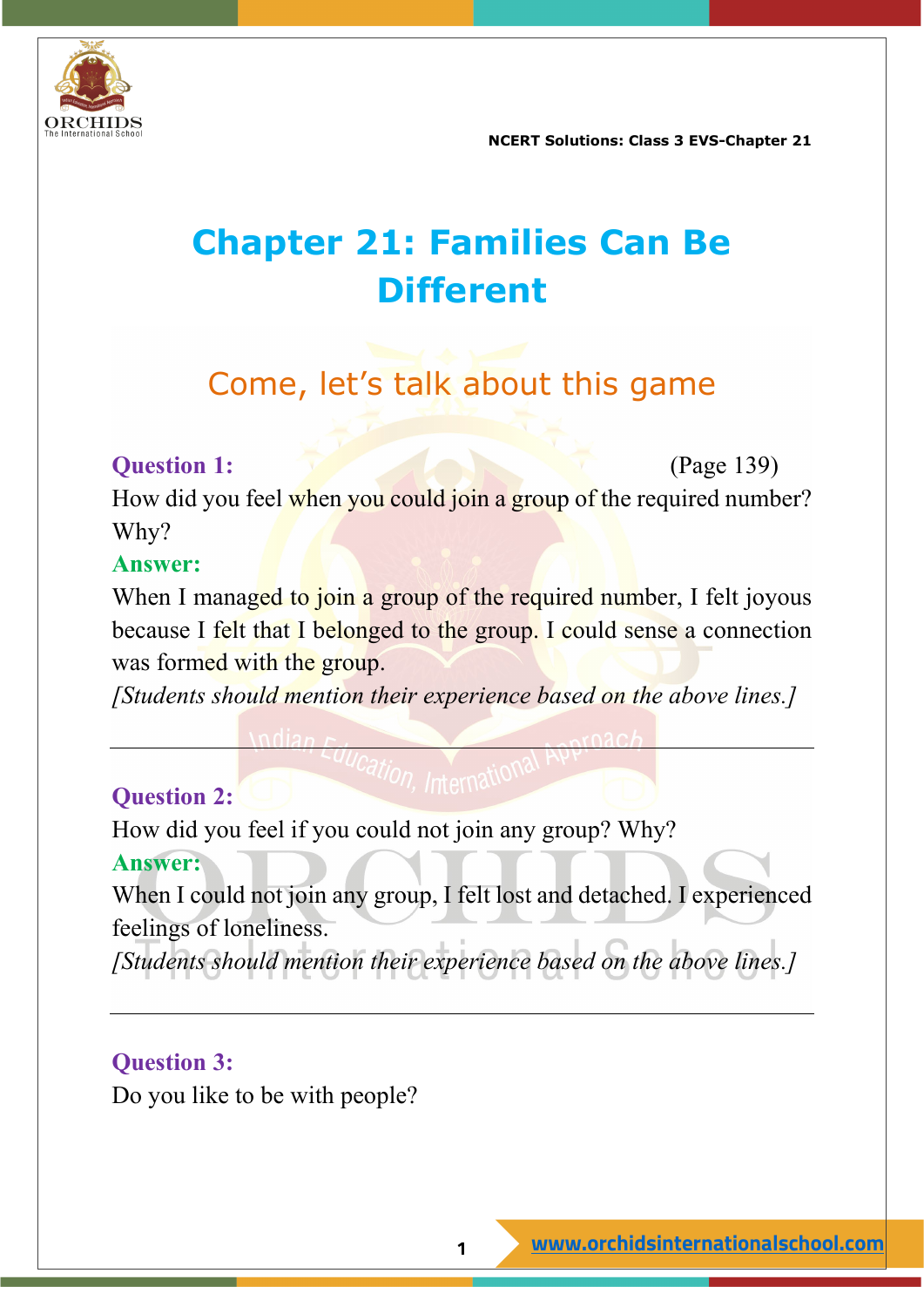

#### **Answer:**

Yes, I like to be around people with whom I can talk, play, and share my feelings.

*[Students should mention their experience based on the above lines.]*

#### **Question 4:**

With whom do you like to be more?

#### **Answer:**

I like to spend more time with my cousin brother Nishant and my grandmother because I feel the most comfortable talking to them. *[Students should mention their experience based on the above lines.]*

#### **Question 5:**

How would you feel if you always had to be alone?

#### **Answer:**

I would never like to be alone always. I would feel frightened and lonely.

*[Students should mention their experience based on the above lines.]*

#### **Question 6:** (Page 140)

How are these people related to each other? **Answer:**

These people belong to one family. Nagarajan and Gurleen are the parents of Tanya and Samar. Tanya and Samar are siblings. Nagarjan and Gurleen are husband and wife.

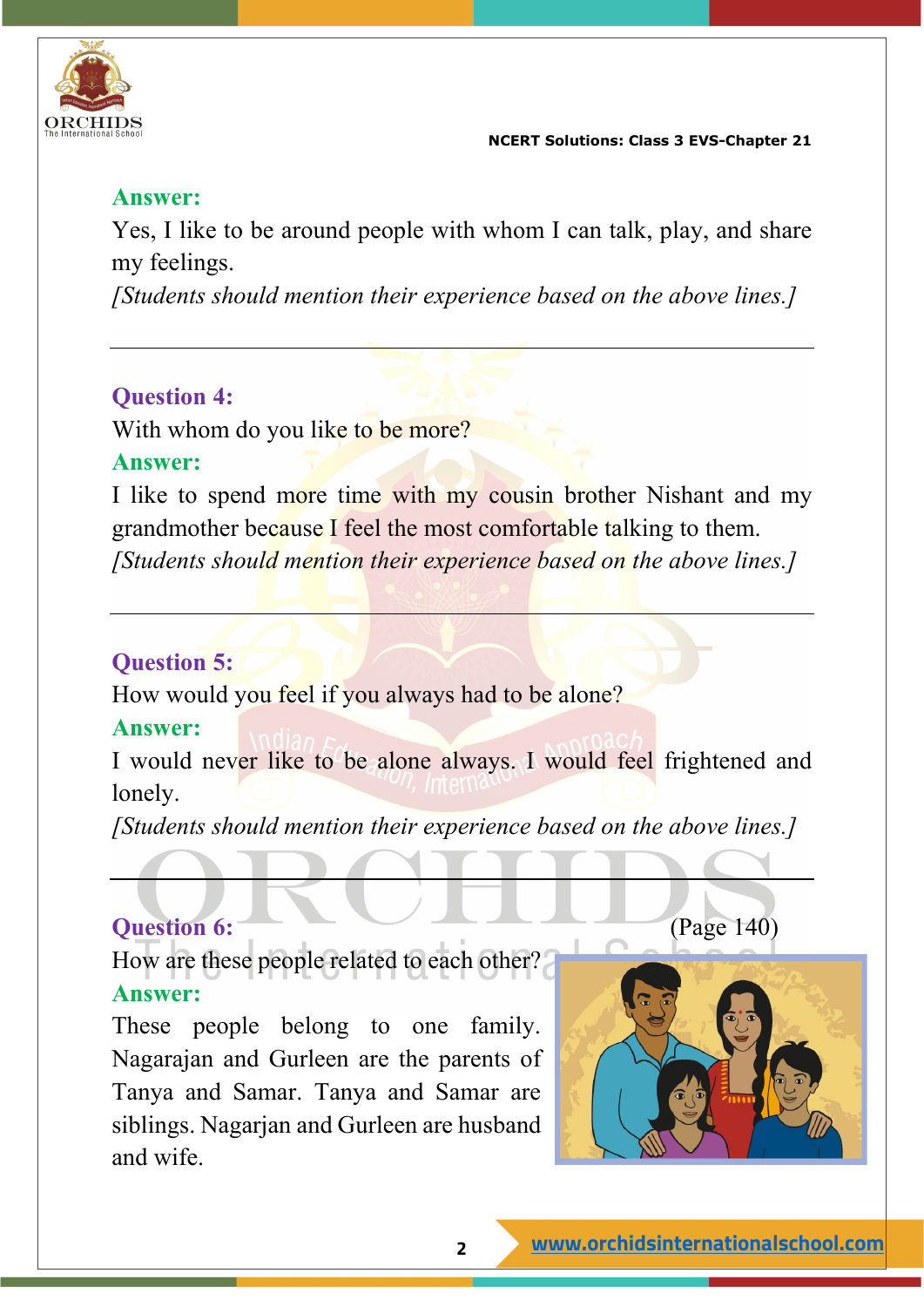

#### **Question 7:**

Where do we see such a family? Are all families similar to this one?

#### **Answer:**

We see such families around us. However, all families are not similar to this one. Some are joint families, while others are small (or nuclear families) like that of Gurleen and Nagarjan.

### Sitamma

#### **Question 1:** (Page 141)

Who all are there in Sitamma's family?

#### **Answer:**

Sitamma's family is big. It includes Sitamma, Sitamma's father and mother, a younger sister Gitamma, *Dada*, *Dadi*, a younger *Chacha* and *Bua*, Sitamma's *Tauji*, and his three children, her elder *Chacha* and *Chachi*.

#### **Question 2:**

How is the relationship between the different people in the family? **Answer:**

In Sitamma's family, all members have a very loving and caring relationship. Sitamma's mother takes care of the tuitions of all the children in the family; she also helps *tauji*'s younger daughter to get ready for school in the morning. All the members always try to be together during dinner time.

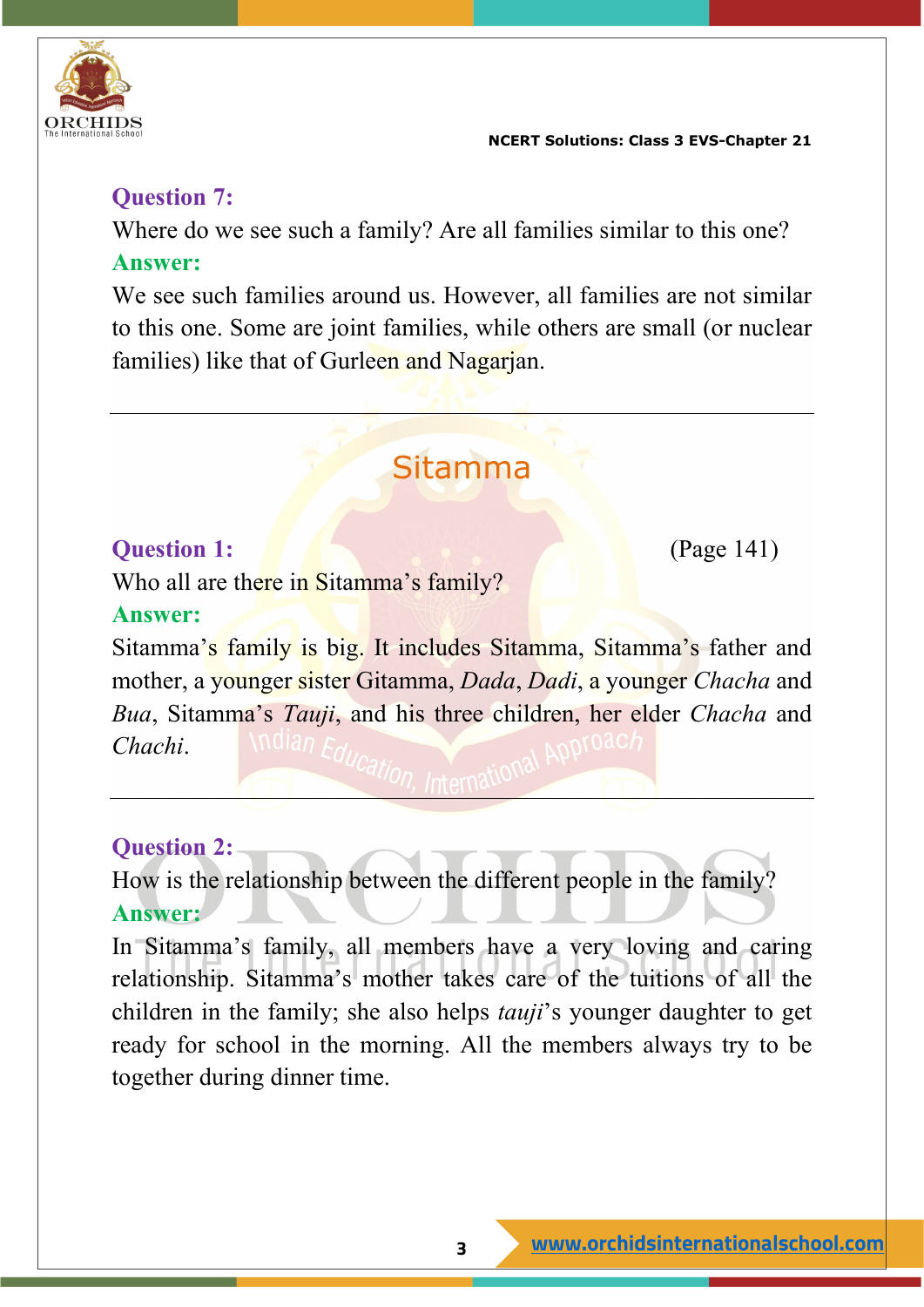

#### **Question 3:**

In the last one year what are the changes that happened in the family? **Answer:**

In the last year—

- Sitamma's uncle *Tauji* passed away.
- Sitamma has an older *Chacha* who got married recently and started living with the new *Chachi* in one of the rooms on the terrace.
- Sitamma's younger cousin sister (*Tauji*'s daughter) has started sleeping with Sitamma's mother.

### Tara

#### **Question 1:** (Page 142)

Who takes care of Tara? How?

#### **Answer:**

*Nana*, Tara's grandfather, takes care of her. He feeds Tara, helps her with homework, and plays with her.

### **Question 2:**

What are the things the family members do together?

#### **Answer:**

Tara's family members go on family vacations to very faraway places to enjoy their holidays together.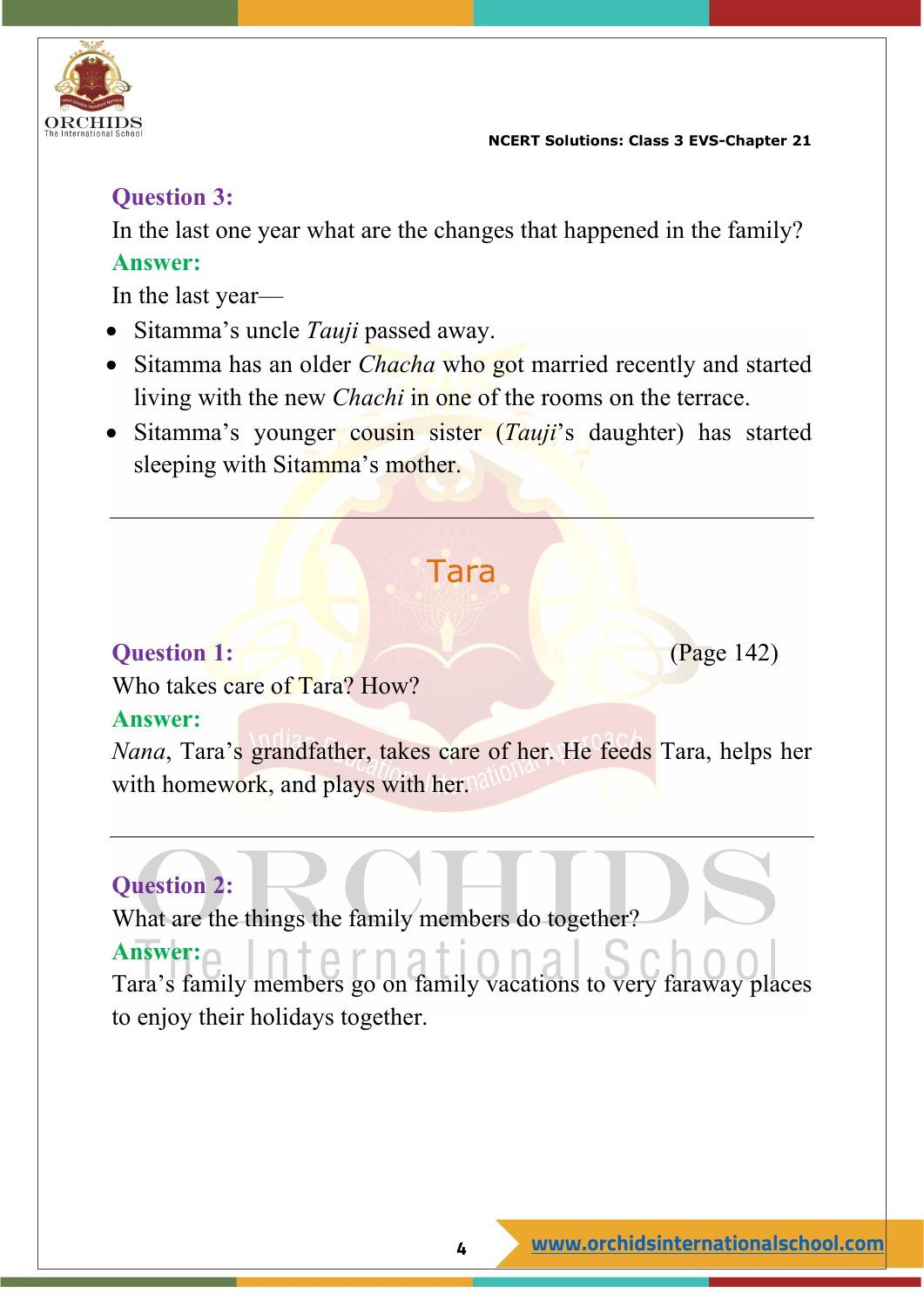

### Sara and Habib

#### **Question 1:** (Page 142)

Who all are there in this family?

#### **Answer:**

In this family, there are three members—Sara, Habib, and Habib's *Abbu*.

#### **Question 2:**

*Abbu* enjoys watching television with the others. Why?

#### **Answer:**

*Abbu* is a retired member of this family, while Sara and Habib go to work. So, when they come back home, *Abbu* enjoys their company and watches the television with them.

#### **Question 3:**

How do the family members enjoy?

#### **Answer:**

*Abbu* enjoys watching television and discussing things with Sara and Habib. All of them go for outings on holidays, watch plays and movies. They enjoy the company of the neighbour's children during the holidays and have lots of fun.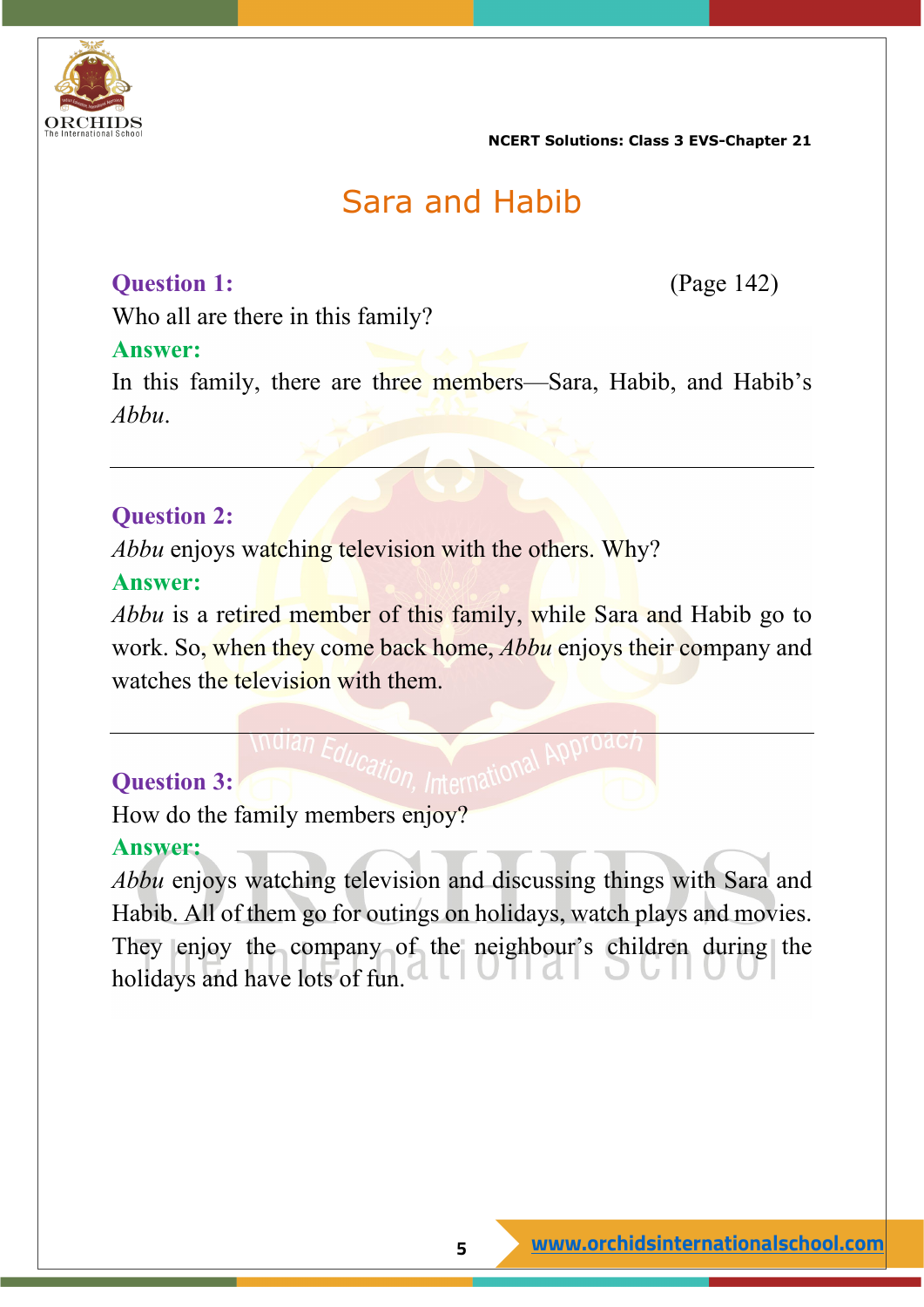

### Totaram

#### **Question 1:** (Page 143)

How do Totaram's family members keep contact with each other? **Answer:**

Totaram lives in Mumbai with his father, uncle, and cousin brothers, while his mother and other family members live in the village. So, Totaram misses his mother a lot. Totaram expresses his feelings by writing long letters to his mother. Once a year, he goes to his village to visit all his family members.

#### **Question 2:**

Which members of Totaram's family live in the city and which live in the village? Why?

#### **Answer:**

Totaram lives in Mumbai with his father, uncle, and cousin brothers. Totaram's mother, *dada*, *dadi*, *chachi*, and younger brothers and sisters live in the village. Totaram came to Mumbai with his brothers for his education.

# The IntKrishna and KaveriSchool

#### **Question 1:** (Page 144)

How does Krishna take care of his sister?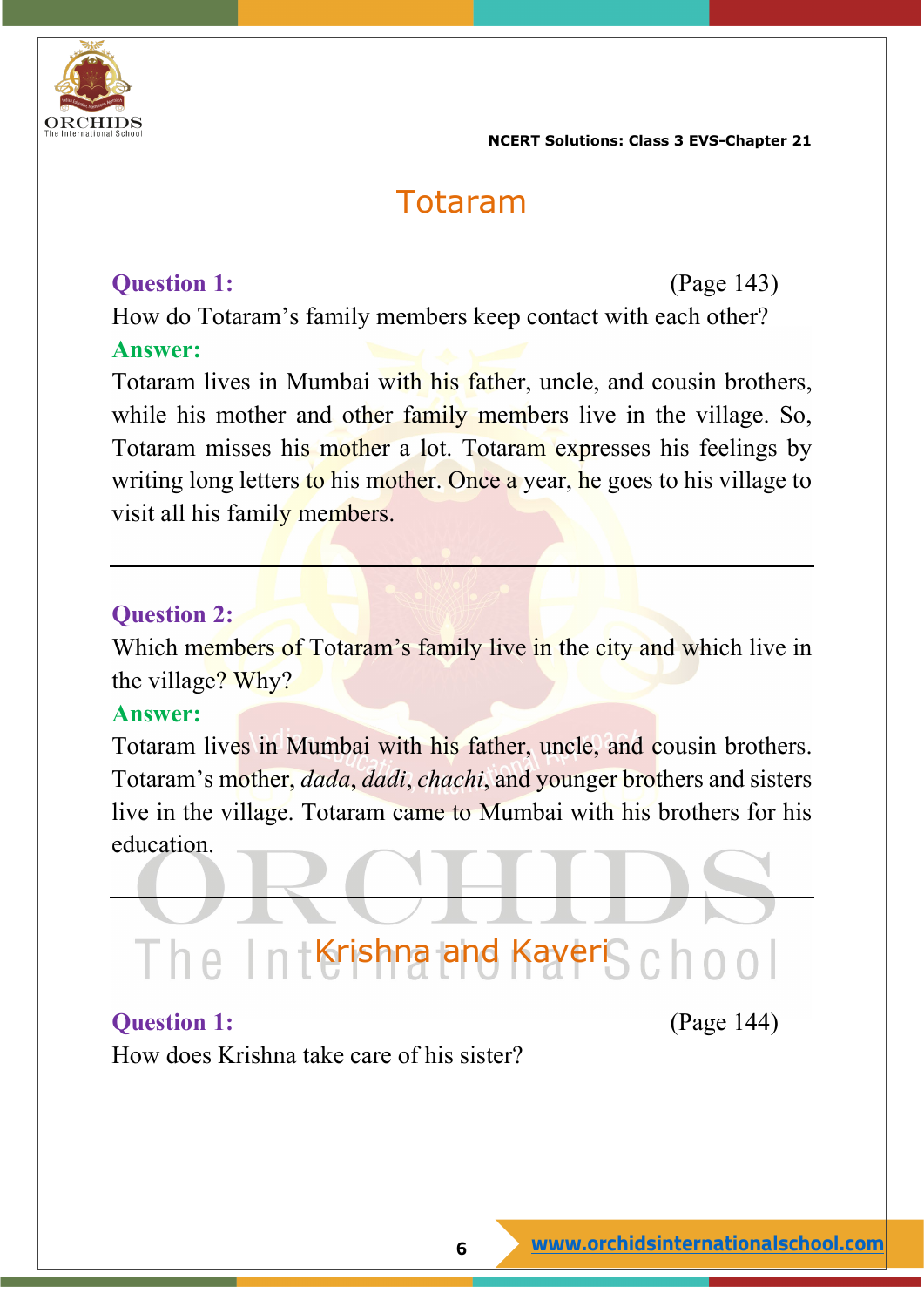

#### **Answer:**

Krishna accompanies his sister Kaveri to her school, drops her there, and then goes to school. Krishna and Kaveri eat their lunch together after returning from school and college. They both wait for their father to return and then have dinner together.

#### **Question 2:**

What activities are done together in the family?

#### **Answer:**

Krishna, Kaveri, and their father leave the house together in the morning. After their father returns, they all cook and eat together in the evening.

#### **Question 3:**

What are the things that happen in a family?

#### **Answer:**

There are many things that happen in the family, such as—

- All family members live together under the same roof.
- The elders work to earn a living.
- They try to eat food together.
- Some family members cook food for all.
- They go for holidays, movies and picnics together.
- Family members care for each other.
- Sometimes an elderly member passes, and sometimes a new baby arrives in the family.
- Children do their studies regularly in the presence of the family members.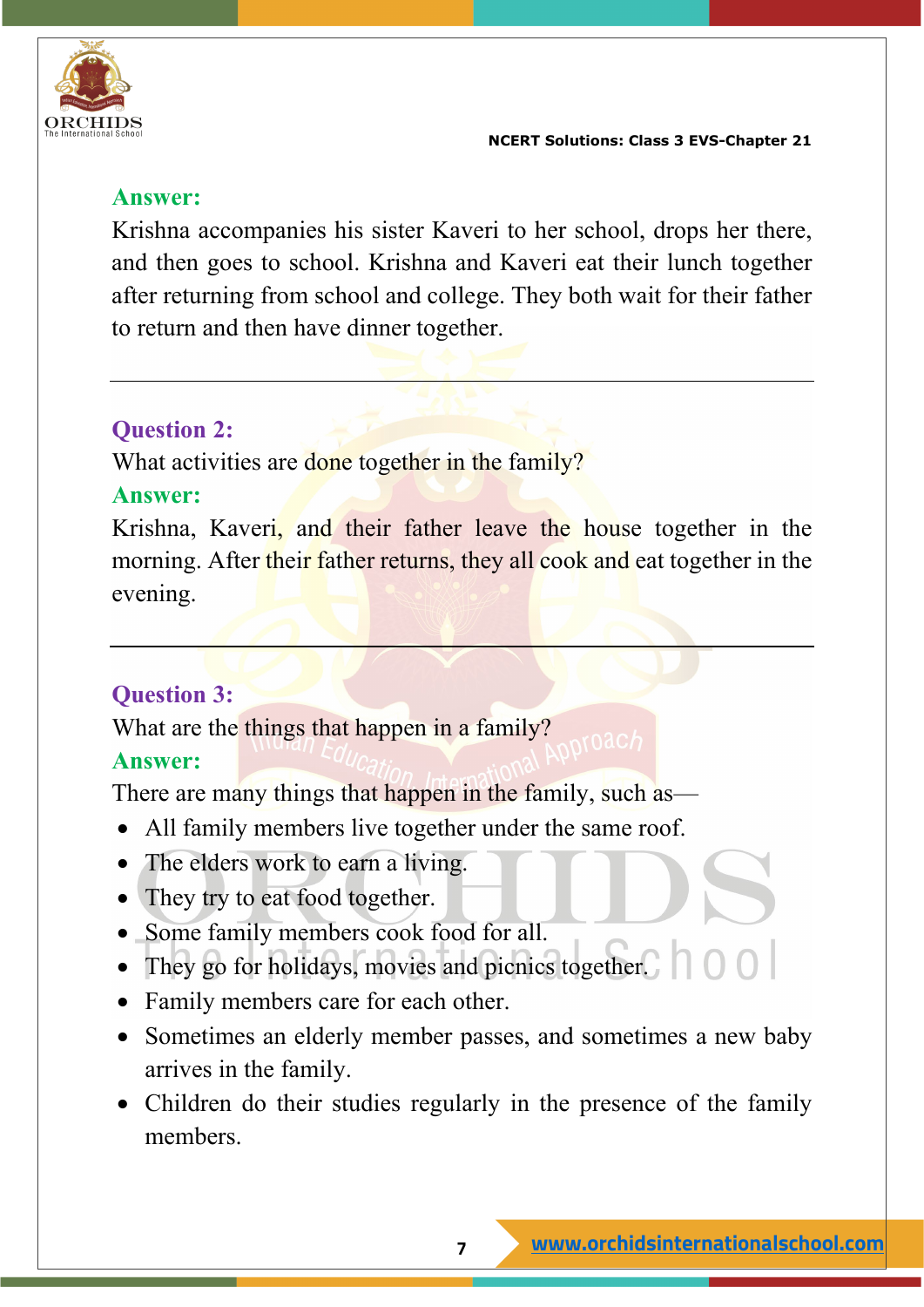

### **Question 4:**

Put a  $\checkmark$  on those sentences which tell the various things that happen in families.

- Members of a family often resemble each other. [ ]
- The family members love each other very much. [ ]
- One becomes a part of a family by being born or getting married into that family. [ ]
- Family members often live together in the same house. []
- Elders in the family earn money for the family. [ ]
- Family members stay together even if there is a fight amongst themselves. [1]
- In a family, children and the old are taken care of. [] **Answer:**
- The family members often resemble each other.  $\lceil \checkmark \rceil$
- Members show bonds of love towards each other very much.  $[\checkmark]$
- To be a part of a family has to be born in or get married into that family.  $\lceil \sqrt{\cdot} \rceil$
- Family members often live together under the same roof.  $\lceil \checkmark \rceil$
- Elders in the family take the responsibility of earning money for the family.  $\lceil \checkmark \rceil$
- Family members stay together even if there is a fight amongst themselves.  $[\checkmark]$
- In a family, children and the old are taken care of.  $\mathcal{V}$

#### **Question 5:**

Think of some other things about your family and write in the space provided.

\_\_\_\_\_\_\_\_\_\_\_\_\_\_\_\_\_\_\_\_\_\_\_\_\_\_\_\_\_\_\_\_\_\_\_\_\_\_\_\_\_\_\_\_\_\_\_\_\_\_\_\_\_\_\_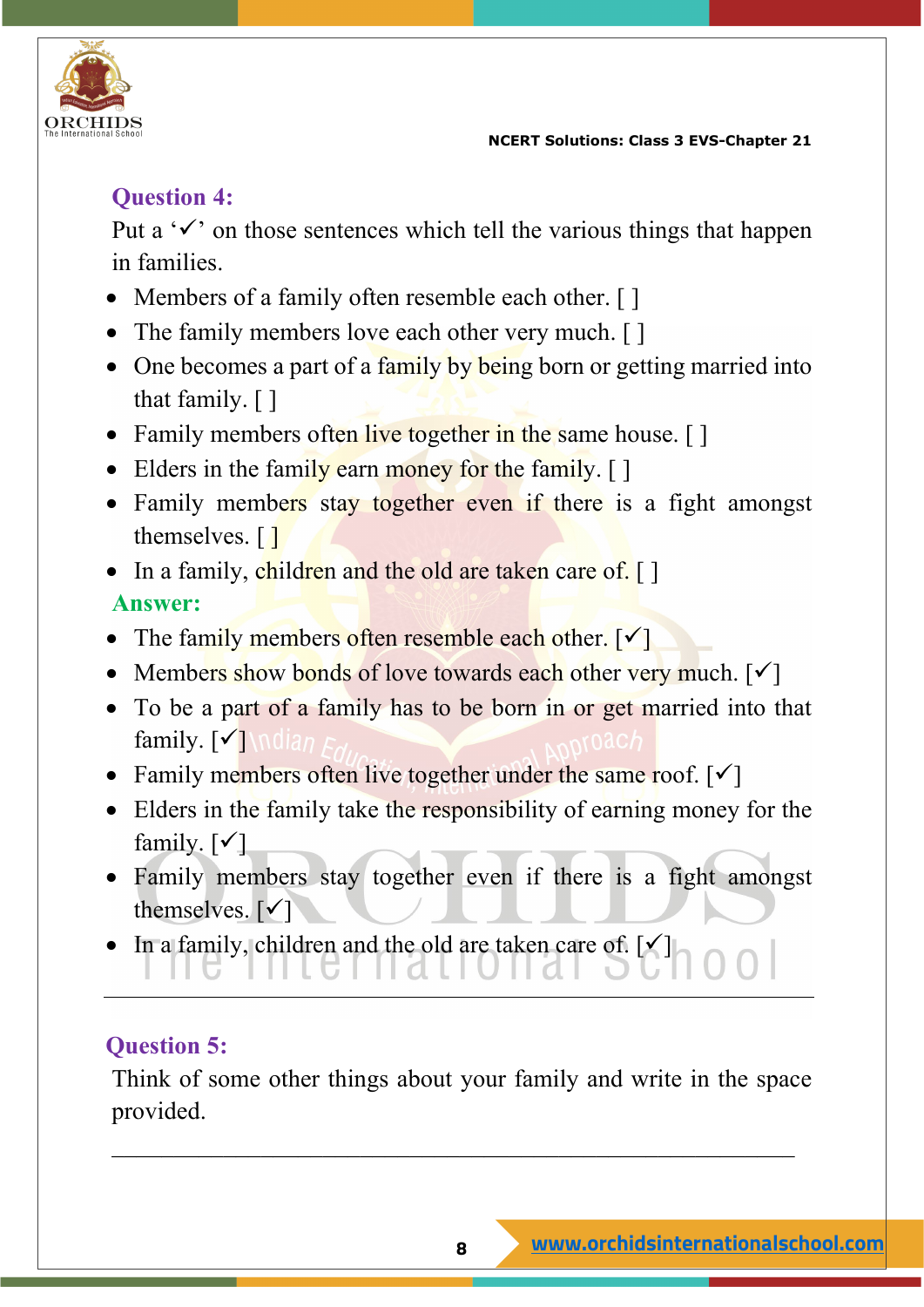

#### **Answer:**

- In my family, the younger ones respect the elders.
- We play games together on holidays.
- We celebrate all the festivals together.

*[Students should mention their experience based on the above lines.]*

## Sitamma's family tree

#### **Question 1:** (Page 145)

Can you imagine a family in the form of a tree? Sitamma's family tree is drawn here.



Draw your family tree in the notebook. For this, take help from your elders. For help, you can refer to Sitamma's family tree.